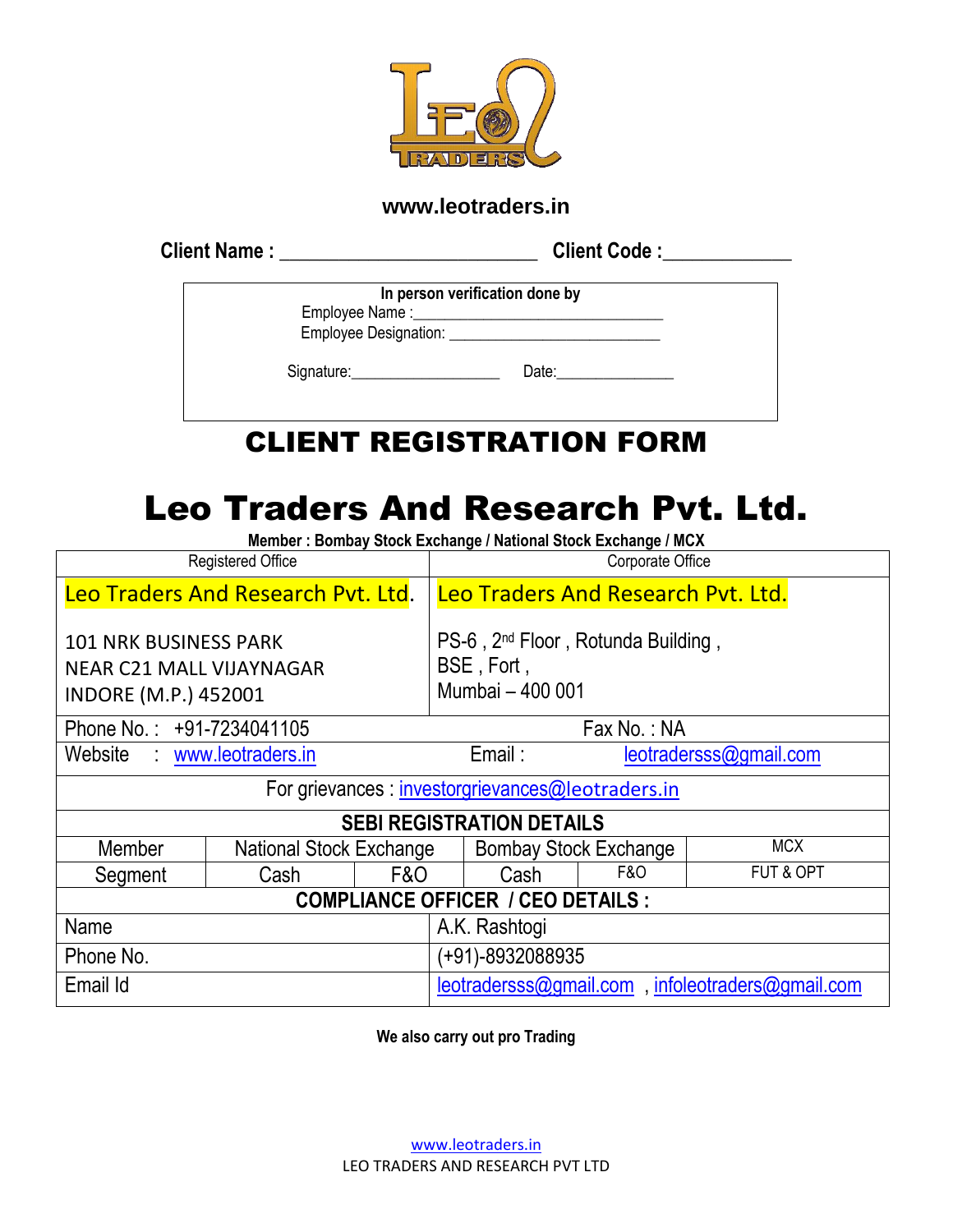### **LEO TRADERS AND RESEARCH PVT LTD**

#### **INDIVIDUAL CLIENT REGISTRATION APPLICATION FORM**

(This information is the sole property of the trading member / brokerage house and would not be disclosed to any one unless required by law or except with the express permission of client)

**(**Please fill this form in **ENGLISH** and in **BLOCK LETTERS.)**

|                                                                                                                    | <b>A.IDENTITY DETAILS</b>                                                                                      |  |                                                                                                                                                                                                                                                                                 |                              |  |                                        |            |                                                     |  |  |
|--------------------------------------------------------------------------------------------------------------------|----------------------------------------------------------------------------------------------------------------|--|---------------------------------------------------------------------------------------------------------------------------------------------------------------------------------------------------------------------------------------------------------------------------------|------------------------------|--|----------------------------------------|------------|-----------------------------------------------------|--|--|
| 1.                                                                                                                 | Name of the Applicant:                                                                                         |  |                                                                                                                                                                                                                                                                                 |                              |  |                                        |            |                                                     |  |  |
|                                                                                                                    | 2. Father's/Spouse Name:                                                                                       |  |                                                                                                                                                                                                                                                                                 |                              |  |                                        |            |                                                     |  |  |
| 3 <sup>1</sup>                                                                                                     | a. Gender:                                                                                                     |  | Male/Female                                                                                                                                                                                                                                                                     | b. Marital status            |  | Single                                 | c. Date of |                                                     |  |  |
|                                                                                                                    |                                                                                                                |  |                                                                                                                                                                                                                                                                                 |                              |  | /Married                               | birth:     |                                                     |  |  |
| $\overline{4}$                                                                                                     | a. Nationality                                                                                                 |  |                                                                                                                                                                                                                                                                                 |                              |  |                                        |            | Resident Individual/ Non Resident/ Foreign National |  |  |
| 5                                                                                                                  | a. PAN                                                                                                         |  |                                                                                                                                                                                                                                                                                 |                              |  | b. Unique Identification Number (UID)/ |            |                                                     |  |  |
|                                                                                                                    |                                                                                                                |  |                                                                                                                                                                                                                                                                                 | Aadhaar, if any              |  |                                        |            |                                                     |  |  |
|                                                                                                                    |                                                                                                                |  | 6. Specify the proof of Identity submitted:                                                                                                                                                                                                                                     |                              |  |                                        |            |                                                     |  |  |
|                                                                                                                    | <b>B.ADDRESS DETAIL</b>                                                                                        |  |                                                                                                                                                                                                                                                                                 |                              |  |                                        |            |                                                     |  |  |
|                                                                                                                    |                                                                                                                |  |                                                                                                                                                                                                                                                                                 |                              |  |                                        |            |                                                     |  |  |
|                                                                                                                    |                                                                                                                |  |                                                                                                                                                                                                                                                                                 |                              |  |                                        |            |                                                     |  |  |
|                                                                                                                    | City:                                                                                                          |  |                                                                                                                                                                                                                                                                                 | Pin Code:                    |  | City:<br>Pin Code:                     |            |                                                     |  |  |
|                                                                                                                    | State:____________                                                                                             |  | Country:_______________                                                                                                                                                                                                                                                         |                              |  | State:____________                     |            | Country: Country:                                   |  |  |
| <b>2.Contact Details:</b>                                                                                          |                                                                                                                |  | <b>Contact Details:</b>                                                                                                                                                                                                                                                         |                              |  |                                        |            |                                                     |  |  |
|                                                                                                                    | Mobile No. __________________                                                                                  |  |                                                                                                                                                                                                                                                                                 |                              |  |                                        |            |                                                     |  |  |
|                                                                                                                    |                                                                                                                |  |                                                                                                                                                                                                                                                                                 |                              |  |                                        |            |                                                     |  |  |
| Tel.(Res.):__________________                                                                                      |                                                                                                                |  |                                                                                                                                                                                                                                                                                 | Tel.(Res.):_________________ |  |                                        |            |                                                     |  |  |
|                                                                                                                    |                                                                                                                |  |                                                                                                                                                                                                                                                                                 |                              |  |                                        |            |                                                     |  |  |
|                                                                                                                    |                                                                                                                |  |                                                                                                                                                                                                                                                                                 |                              |  |                                        |            |                                                     |  |  |
| 3. Specify the proof of address submitted for                                                                      |                                                                                                                |  | 5. Specify the proof of address submitted for<br>correspondence address: expression of the state of the state of the state of the state of the state of the state of the state of the state of the state of the state of the state of the state of the state of the state of th |                              |  |                                        |            |                                                     |  |  |
| permanent address: example and a series of the series of the series of the series of the series of the series      |                                                                                                                |  |                                                                                                                                                                                                                                                                                 |                              |  |                                        |            |                                                     |  |  |
|                                                                                                                    |                                                                                                                |  |                                                                                                                                                                                                                                                                                 |                              |  |                                        |            |                                                     |  |  |
|                                                                                                                    |                                                                                                                |  |                                                                                                                                                                                                                                                                                 |                              |  |                                        |            |                                                     |  |  |
| <b>C.OTHER DETAILS</b>                                                                                             |                                                                                                                |  |                                                                                                                                                                                                                                                                                 |                              |  |                                        |            |                                                     |  |  |
| 1. Gross Annual Income : Income Range per annum: Below Rs 1 Lac / 1-5 Lac /5-10 Lac / 10-25 Lac / >25 Lacs         |                                                                                                                |  |                                                                                                                                                                                                                                                                                 |                              |  |                                        |            |                                                     |  |  |
| Details (please specify)                                                                                           |                                                                                                                |  |                                                                                                                                                                                                                                                                                 |                              |  |                                        |            |                                                     |  |  |
|                                                                                                                    | Net-worth as on (date) (Changel Allen Contract Allen Contract Allen Contract Allen Contract Allen Contract All |  |                                                                                                                                                                                                                                                                                 |                              |  |                                        |            |                                                     |  |  |
| 2. Occupation (please tick any one and give brief details): Private Sector / Public Sector / Government<br>Service |                                                                                                                |  |                                                                                                                                                                                                                                                                                 |                              |  |                                        |            |                                                     |  |  |
| / Business / Professional / Agriculturist / Retired / Housewife / Student / Others                                 |                                                                                                                |  |                                                                                                                                                                                                                                                                                 |                              |  |                                        |            |                                                     |  |  |
| 3. Please tick, if applicable: Politically Exposed Person (PEP) / Related to a Politically Exposed Person (PEP)    |                                                                                                                |  |                                                                                                                                                                                                                                                                                 |                              |  |                                        |            |                                                     |  |  |

PHOTOGRAPH

Please affix your recent passport size photograph and sign

across it